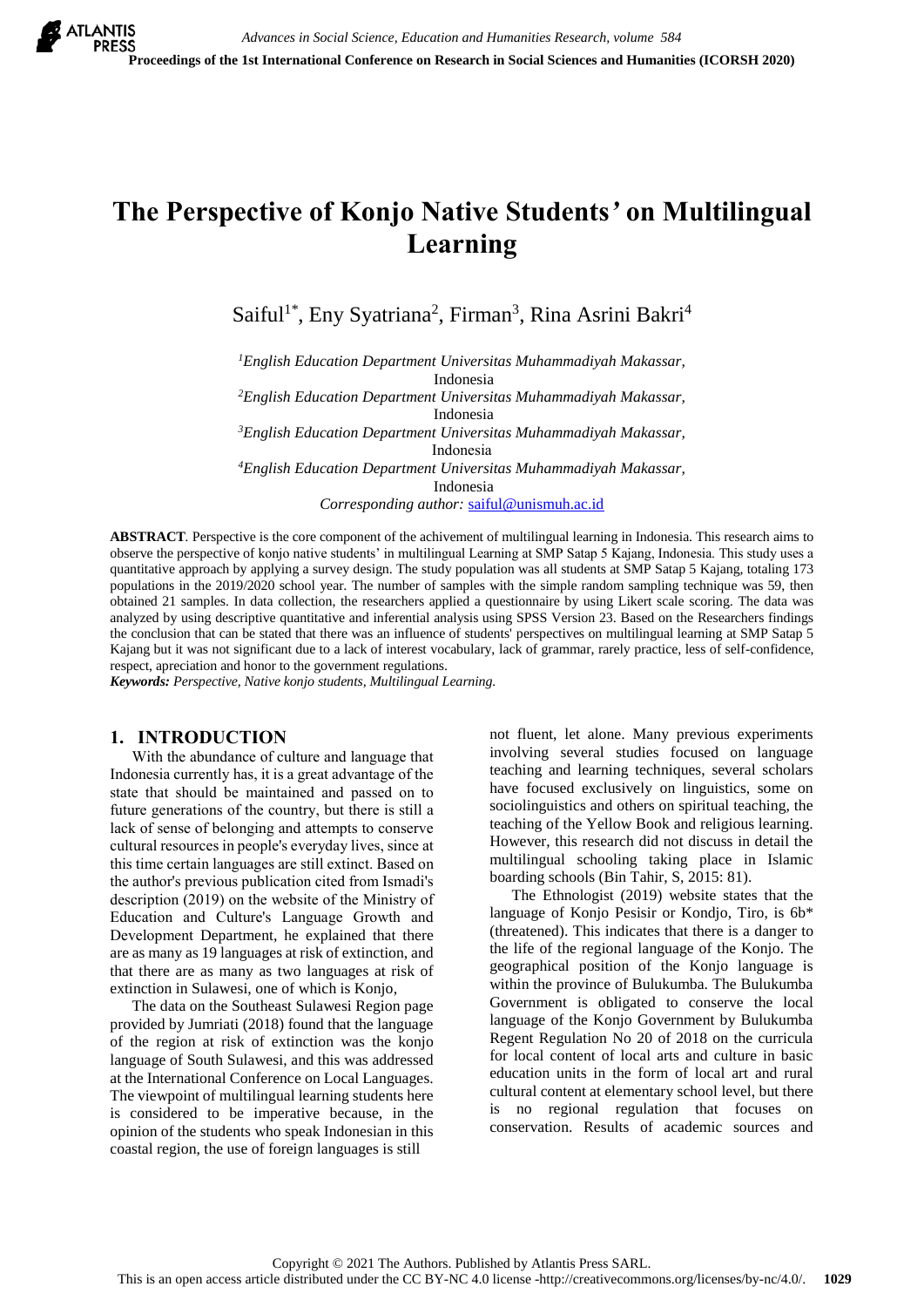reference books on multilingual literacy, namely Rogers (2014) on multilingualism in education.

As Tahir et al (2018) explained in his book on learning to speak multilingualism for pesantren students in English, Arabic and Indonesian at the same time. Bin-Tahir et al (2017) on multilingualism learning systems Perceptions of pesantren students regarding a multilingual simultaneous-sequential paradigm. Study by Bin-Tahir et al (2017) on a multilingual curriculum model in Islamic boarding schools. These sources do not provide regional language learning as part of the language content, however the presentation of the material, the explanation of the approaches and the multilingual learning models are indicators of the revitalization of multilingual learning in this report. It is for this reason that it inspires researchers to study multilingual education in conjunction with the characteristics of students at SMP Satap 5 Kajang as native speakers of the endangered language, namely Konjo. With the presence of multilingual schooling in classrooms, it is hoped that this would be a way to avoid the disappearance of the Konjo language and make it a place for students to study in schools. Until designing multilingual content for pupils. This essay focuses only on discussing the viewpoints of students on multilingual education at SMP Satap 5 Kajang.

## *1.1 Multilingual Learning at School*

Generally, a multilingual people is the people who have the capacity to use minimum three or even more languages, also used independently or in various purpose such as code-mixing and who has expertise for different purposes, based on factors such as registration, profession and schooling Multilinguals (Kemp, 2009). Multilingual according to the Big Indonesian Dictionary can be defined as a society that not only has the ability of several languages but is also capable use more than two of these languages; multilingual term in certain respects it can also mean something related to more than two languages. In the Era 4.0 this competence in mastering LI, L2, and L3 is a demand in building networks communication between speakers of different languages. Human demands to use multiple languages make it impossible to separate Multilingual plural community life with the mobility of its inhabitants very high and demanding to communicate with the user community in different languages.

Language development in the language community is largely determined by policy the language taken by a region or a country itself, thus policy the politics of language adopted by a country greatly influences development and diversity of languages used in society. language policy in a regions or countries are influenced by many factors

such as social, economic, or even factors political. These background factors have an immediate good impact or indirectly to the language taken (Rifai, 2020). Language development in a multilingual community with a background social factors can be different from language development in multilingual communities economic or political background which will have an impact on learning especially on his ESP learning. multilingual development cannot be separated from language the single language that was previously used by the local community in connection with dialect closeness, pronunciation of letters and other linguistic matters.

From this viewpoint, the researcher concluded that the concept of multilingual learning is the student who wants to learn a language both speaking and written in certain language. multilingual is refers to at least the use of three languages, mother tongue, regional language or national languages and international languages. At least the diversity of society, with the ability of more than two languages as an ability that can categorized as a multilingual society. Language users cannot be separated from the language culture used and the values in that culture. the cultural value of the language L3 will exchange culture with local values inherent in everyday life day in society because the values of life that a society believes are not regardless of the culture adopted and developed from everyday life In many schools in Indonesia, studying second or third languages at school is just usual practice for students. Sense of schooling means that a majority of students learn and taught two or three foreign languages at school, such as English and germany. However, first-language and local language instruction also takes place in classrooms, which means that many languages are used as media for tools (Saiful, 2020).

## *1.2 The Perspective on Multilingual Learning*

Perspective is the sense of conviction or a viewpoint that reflects something's approval or disapproval. Perspective is the propensity to react in certain ways to certain objects, persons, or circumstances, cognitively, emotionally, or behaviorally. The multilingual phenomenon in the community can give color to an area that has a variety of ethnicities and cultures as well as community members who inhabit that area. Multilingual society is a society that has several languages. in this case people who are able to communicate with the languages they have and use them according to their function and context appropriately. Some reasons for mastering a foreign language include that mastering a foreign language is an investment and a future provision for one's career. It also makes parents of prospective students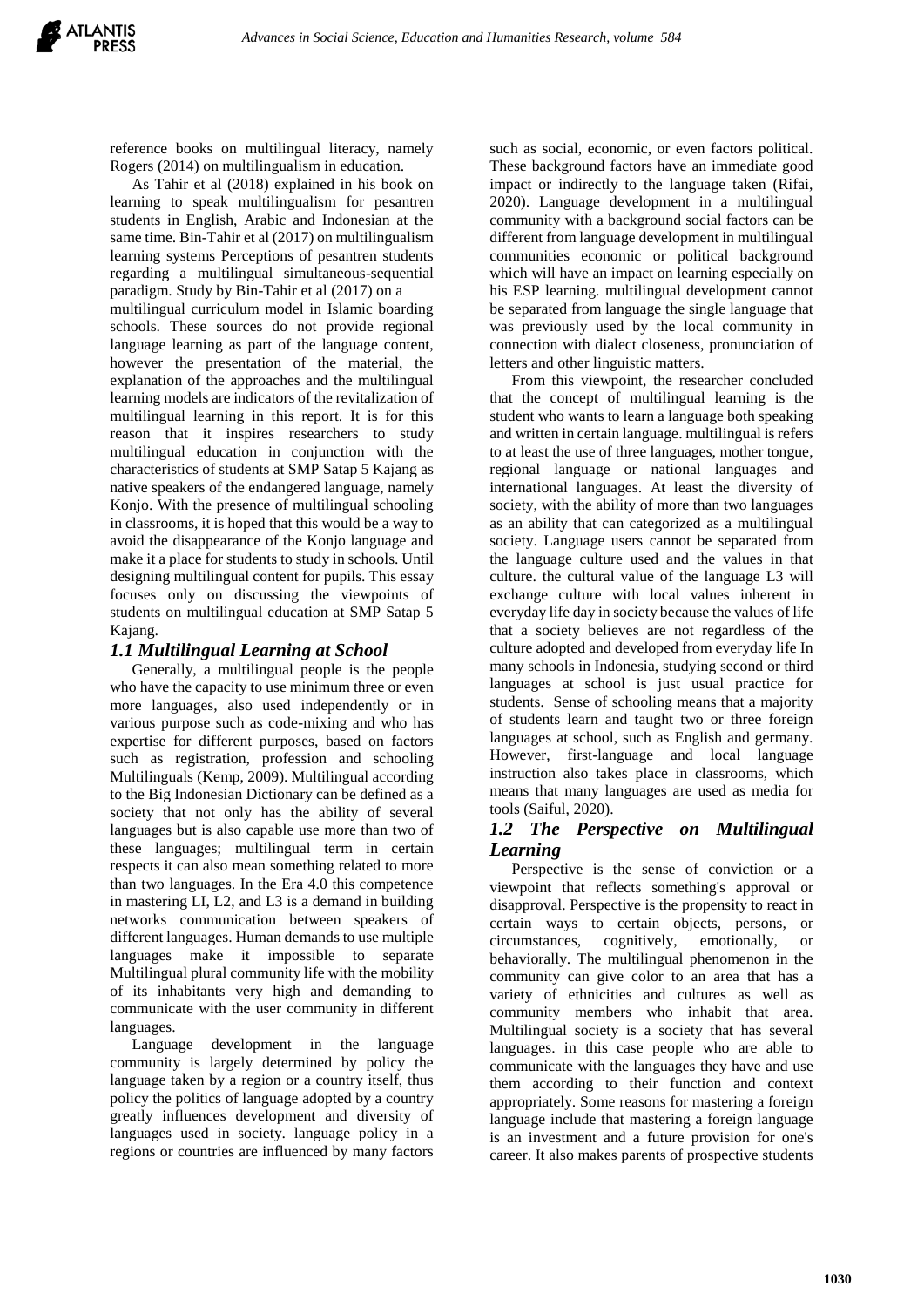

more selective in looking for educational institutions that can accommodate their desire to let the children know the foreign language . In the great expectation their generation can take a part in sophisticated era and can get opportunity to have jobs in future. In Indonesia, there are at least four languages that can be considered in their work as having a vital role for the future of the nation, namely: Arabic is one of the religion language whis is dominan religion, English as the international language communitaion tool in the sophisticated era of the science and also technology, Chinese in taking the fields of economic and trading, local languages consisting regional languages with cultural diversity and local wisdom that plays a role in shaping personalities with local values, as well as a unified language, namely Indonesian as a strengthening of the spirit of national nationalism.

**2. METHOD**

This research used a quantitative approach, using designed survey, in collecting the data in a specific

**Table 1.** Statistic Descriptive Of Students' Perspective.

| Variabel       | Minimu<br>m | Maximum | Sum  | Mean | Std. Deviation |
|----------------|-------------|---------|------|------|----------------|
| Perspective 21 |             | 39      | 2701 |      |                |

The mean score of students' perspective on multilingual learning at SMP Satap 5 Kajang is 27.12 and the highest score was 39 and the lowest score is 20. The result of standard deviation was 6.211and can be interpreted as 54%. It could be concluded that the perspective of students on multilingual learning is approximately (20.327 to 39.579) as could be described on the table II.

**TABLE 2**. The Frequency And Percentage Of Students' Perspective On Multilingual Learning

| Interval<br>Score | Frequenc | Percenta<br>ge% | Category         |  |
|-------------------|----------|-----------------|------------------|--|
| $47 - 55$         |          |                 | Most<br>Positive |  |
| $38 - 46$         | 3        | 14              | Positive         |  |
| $29 - 37$         | 6        | 29              | Neutral          |  |
| $20 - 28$         | 12       | 57              | Negative         |  |
| $11 - 19$         |          |                 | Most<br>Negative |  |
| Total             | 100      | 100             |                  |  |

It can be analyzed by look at the table about result of frequency in perspective score tend to show the positive impact which totally 14%, while, 86% of students tend to negative impact can be seen specifically in the figure 1 below:



point for main time in order to explain the existence of current conditions, or to define parameters in which situation can be observed, or to establish the correlation will occur in the real action. (Creswell, 2008). Students at SMP Satap 5 Kajang as the research population was 173, consisting of 59 single random samples and 21 chosen samples. The researcher used the Likert Scale model questionnaire to gather data. The data then analyzed into two different ways as descriptively to explain what was found in sentences and calculated as inferential

statistic using SPSS Version. 23.

represented on the table as follows:

**3. FINDINGS AND DISCUSSION**

The result in the students' perspective on multilingual learning at SMP Satap 5 Kajang can be

Figure 1. Percentage of Students perspective on multilingual learning

The statistic reveals that 57 per cent of the students views appear to be pessimistic, 30 per cent neutral, 29 per cent positive, and 14 per cent positive. The outcomes interpretation reveals that the likelihood value is 0.000 < 0.05, which is used in this report. This means that the H0 has been denied or there is an impact of the attitude on multilingual learning at SMP Satap 5 Kajang in which the constant value was 1,122, it indicates that there is no improvement of the value in cognitive perspective, such the contribution of the perspective to multilingual learning was 1,122, while in the regression value was 0,388. Can be concluded that any improvement in one cognitive perspective value would provide an improvement in perspective value 0.388.